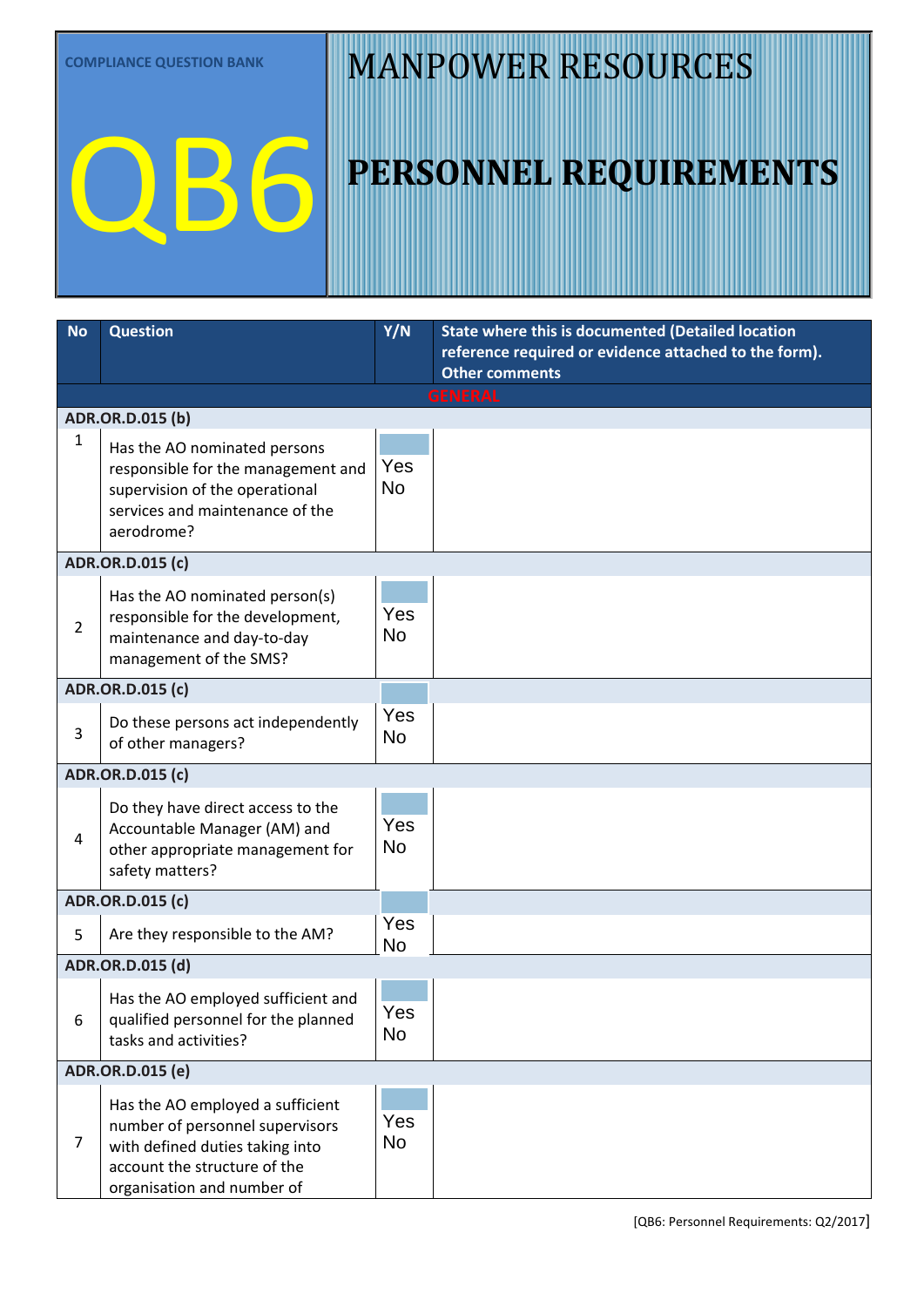QB6

## MANPOWER RESOURCES

| <b>No</b> | <b>Question</b>                                                                                                                                                                                           | Y/N              | State where this is documented (Detailed location                              |
|-----------|-----------------------------------------------------------------------------------------------------------------------------------------------------------------------------------------------------------|------------------|--------------------------------------------------------------------------------|
|           |                                                                                                                                                                                                           |                  | reference required or evidence attached to the form).<br><b>Other comments</b> |
|           | personnel employed?                                                                                                                                                                                       |                  |                                                                                |
|           | <b>AMC1 ADR.OR.D.015 (f)</b>                                                                                                                                                                              |                  |                                                                                |
| 8         | Has the aerodrome operator<br>ensured that personnel involved in<br>the operation, maintenance and<br>management of the aerodrome are<br>adequately trained in accordance<br>with the training programme? | Yes<br><b>No</b> |                                                                                |
|           | <b>AMC1 ADR.OR.D.015(d)</b>                                                                                                                                                                               |                  |                                                                                |
| 9         | Has the AO determined the required<br>personnel qualifications                                                                                                                                            | Yes<br><b>No</b> |                                                                                |
|           | AMC1 ADR.OR.D.015(d) (e)                                                                                                                                                                                  |                  |                                                                                |
| 10        | Is there a system in place to<br>distribute the rules and procedures<br>to personnel, in order for them to<br>fulfil their duties and<br>responsibilities?                                                | Yes<br><b>No</b> |                                                                                |
|           |                                                                                                                                                                                                           |                  | <b>ACCOUNTABLE MANAGER</b>                                                     |
|           | ADR.OR.D.015 (a)                                                                                                                                                                                          |                  |                                                                                |
| 11        | Has the aerodrome operator (AO)<br>appointed an Accountable Manager<br>(AM)?                                                                                                                              | Yes<br><b>No</b> |                                                                                |
|           | ADR.OR.D.015 (a)                                                                                                                                                                                          |                  |                                                                                |
| 12        | Does the AM have the authority for<br>ensuring all activities can be<br>financed in accordance with the<br>applicable requirements?                                                                       | Yes<br>No        |                                                                                |
|           | ADR.OR.D.015 (a)                                                                                                                                                                                          |                  |                                                                                |
| 13        | Is the AM responsible for<br>establishing and maintaining an<br>effective management system?                                                                                                              | Yes<br><b>No</b> |                                                                                |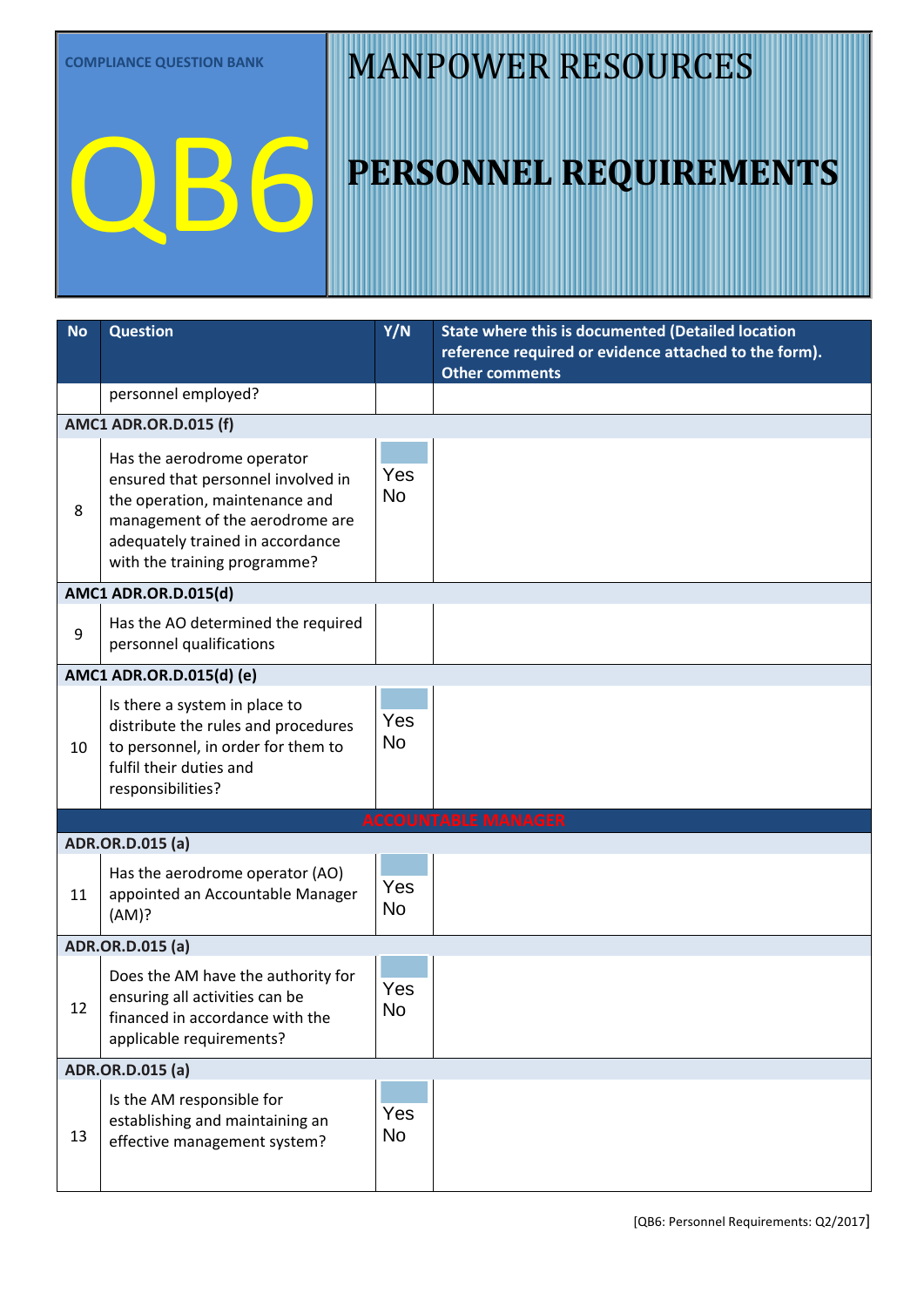QB6

# MANPOWER RESOURCES

| <b>No</b> | <b>Question</b>                                                                                                                                                                          | Y/N              | State where this is documented (Detailed location                              |  |
|-----------|------------------------------------------------------------------------------------------------------------------------------------------------------------------------------------------|------------------|--------------------------------------------------------------------------------|--|
|           |                                                                                                                                                                                          |                  | reference required or evidence attached to the form).<br><b>Other comments</b> |  |
|           | AMC1 ADR.OR.D.015(a) (A)(1)(i)                                                                                                                                                           |                  |                                                                                |  |
| 14        | Has the AM ensured that all<br>necessary resources are available to<br>operate the aerodrome in<br>accordance with the requirements<br>and Aerodrome Manual?                             | Yes<br><b>No</b> |                                                                                |  |
|           | AMC1 ADR.OR.D.015(a) (b)                                                                                                                                                                 |                  |                                                                                |  |
| 15        | Is the delegation of AM day-to-day<br>responsibilities during periods of<br>absence described in the manual or<br>elsewhere?                                                             | Yes<br><b>No</b> |                                                                                |  |
|           | AMC1 ADR.OR.D.015(a) (b)(3)                                                                                                                                                              |                  |                                                                                |  |
| 16        | Has the AM delegated his/her<br>responsibilities for training to a<br><b>Training Manager?</b>                                                                                           | Yes<br>No        |                                                                                |  |
|           | <b>NOMINATED PERSONS</b>                                                                                                                                                                 |                  |                                                                                |  |
|           | AMC1 ADR.OR.D015 (b) (a)(1)                                                                                                                                                              |                  |                                                                                |  |
| 17        | Does a description of the functions<br>of the nominated persons, including<br>their names and clearly defined<br>responsibilities and authorisations,<br>appear in the Aerodrome Manual? | Yes<br><b>No</b> |                                                                                |  |
|           | AMC1 ADR.OR.D.015(b) (a)(1)                                                                                                                                                              |                  |                                                                                |  |
| 18        | Are the nominated persons<br>adequately resourced?                                                                                                                                       | Yes<br><b>No</b> |                                                                                |  |
|           | AMC1 ADR.OR.D.015(b) (a)(2)                                                                                                                                                              |                  |                                                                                |  |
| 19        | Are there arrangements in place to<br>ensure continuity of supervision in<br>the absence of nominated persons?                                                                           | Yes<br><b>No</b> |                                                                                |  |
|           | AMC1 ADR.OR.D.015(b) (a)(3)                                                                                                                                                              |                  |                                                                                |  |
| 20        | Do any nominated persons have<br>responsibility for any other airport?<br>(If yes, has this been agreed by the                                                                           | Yes<br><b>No</b> |                                                                                |  |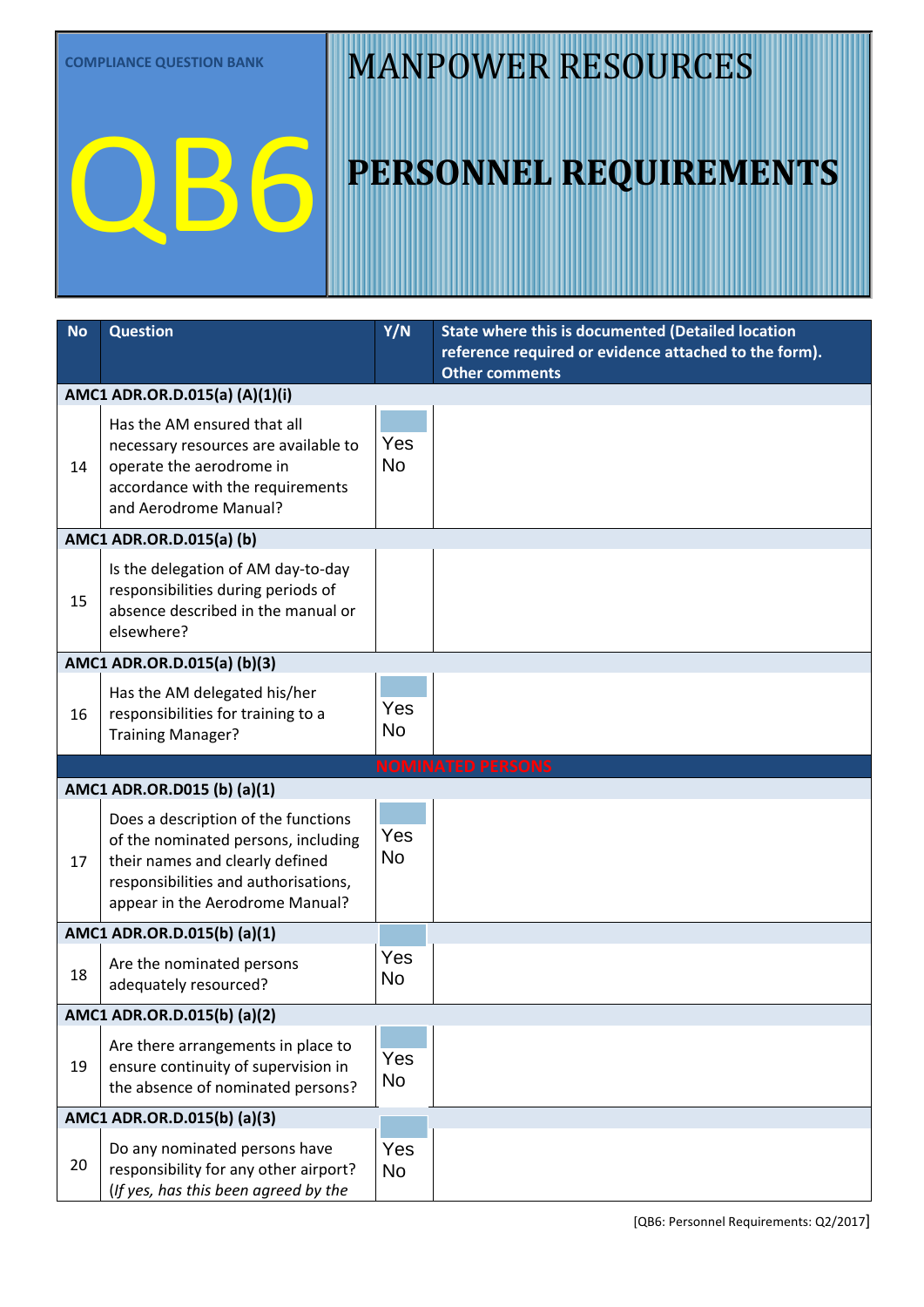QB6

## MANPOWER RESOURCES

| <b>No</b>                | <b>Question</b>                                                                                                                                                                                                               | Y/N              | State where this is documented (Detailed location                              |  |
|--------------------------|-------------------------------------------------------------------------------------------------------------------------------------------------------------------------------------------------------------------------------|------------------|--------------------------------------------------------------------------------|--|
|                          |                                                                                                                                                                                                                               |                  | reference required or evidence attached to the form).<br><b>Other comments</b> |  |
|                          | Competent Authority?)                                                                                                                                                                                                         |                  |                                                                                |  |
|                          | AMC1 ADR.OR.D.015(b) (a)(4)                                                                                                                                                                                                   |                  |                                                                                |  |
|                          |                                                                                                                                                                                                                               |                  |                                                                                |  |
| 21                       | Do nominated persons work<br>sufficient hours to fulfil the<br>management functions associated<br>with the scale & complexity of the<br>operation?                                                                            | Yes<br><b>No</b> |                                                                                |  |
|                          | AMC1 ADR.OR.D.015(b) (b)                                                                                                                                                                                                      |                  |                                                                                |  |
| 22                       | Does the Operations<br>Manager/Maintenance Manager<br>have adequate practical experience<br>of the activity they manage,<br>including comprehensive knowledge<br>of the applicable requirements in the<br>area of aerodromes? | Yes<br><b>No</b> |                                                                                |  |
|                          | AMC1 ADR.OR.D.015(b) (b)                                                                                                                                                                                                      |                  |                                                                                |  |
| 23                       | Does the Operations<br>Manager/Maintenance Manager<br>have an appropriate level of<br>knowledge of safety and quality<br>management, and the Aerodrome<br>Manual?                                                             | Yes<br><b>No</b> |                                                                                |  |
|                          |                                                                                                                                                                                                                               |                  | <b>SAFETY MANAGER</b>                                                          |  |
|                          | ADR.OR.D.015(c)                                                                                                                                                                                                               |                  |                                                                                |  |
| 24                       | Has the AO appointed a Safety<br>Manager (SM)?                                                                                                                                                                                | Yes<br><b>No</b> |                                                                                |  |
| AMC1 ADR.OR.D.015(c) (a) |                                                                                                                                                                                                                               |                  |                                                                                |  |
| 25                       | Is the SM responsible for the<br>development, administration and<br>maintenance of an effective SMS?                                                                                                                          | Yes<br><b>No</b> |                                                                                |  |
|                          | AMC1 ADR.OR.D.015(c) (b)(1-6)                                                                                                                                                                                                 |                  |                                                                                |  |
| 26                       | Does the SM role include the<br>facilitation and monitoring of the                                                                                                                                                            | Yes<br>No        |                                                                                |  |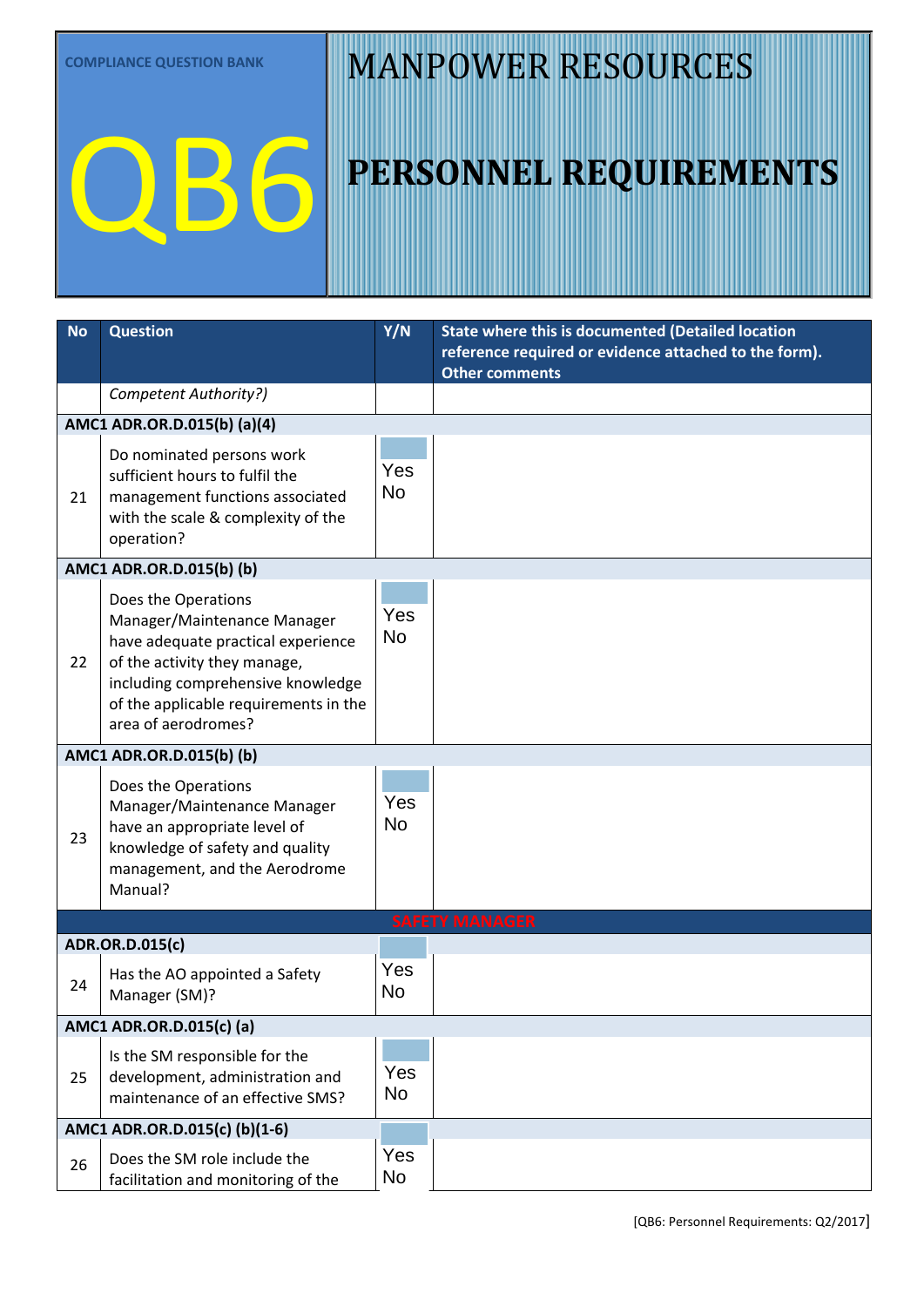QB6

# MANPOWER RESOURCES

| <b>No</b> | <b>Question</b>                                                                                                                                                                                                                                                      | Y/N              | <b>State where this is documented (Detailed location</b><br>reference required or evidence attached to the form).<br><b>Other comments</b> |
|-----------|----------------------------------------------------------------------------------------------------------------------------------------------------------------------------------------------------------------------------------------------------------------------|------------------|--------------------------------------------------------------------------------------------------------------------------------------------|
|           | following:                                                                                                                                                                                                                                                           |                  |                                                                                                                                            |
|           | Hazard identification, risk<br>analysis & management.                                                                                                                                                                                                                |                  |                                                                                                                                            |
|           | Implementation and<br>functioning of the SMS<br>including any necessary<br>safety actions.                                                                                                                                                                           |                  |                                                                                                                                            |
|           | The safety reporting system                                                                                                                                                                                                                                          |                  |                                                                                                                                            |
|           | Periodic reports on safety<br>performance.                                                                                                                                                                                                                           |                  |                                                                                                                                            |
|           | Maintenance of safety<br>management<br>documentation.                                                                                                                                                                                                                |                  |                                                                                                                                            |
|           | Ensuring that there is Safety<br>management training<br>available and that it meets<br>acceptable standards.                                                                                                                                                         |                  |                                                                                                                                            |
|           | AMC1 ADR.OR.D.015(c) (b)(7-8))                                                                                                                                                                                                                                       |                  |                                                                                                                                            |
| 27        | Does the SM provide advice and<br>initiate and participate in internal<br>occurrence/accident investigations?                                                                                                                                                        | Yes<br><b>No</b> |                                                                                                                                            |
|           | AMC1 ADR.OR.D.015(c) (c)(1-8))                                                                                                                                                                                                                                       |                  |                                                                                                                                            |
| 28        | Does this person have:<br>Adequate experience and<br>expertise in Aerodrome<br>Ops/Maintenance or similar<br>area?<br>Experience in SMS and<br>٠<br>Quality Assurance?<br>Knowledge of the<br>$\bullet$<br>Aerodrome Manual?<br>Comprehensive knowledge<br>$\bullet$ | Yes<br>No        |                                                                                                                                            |